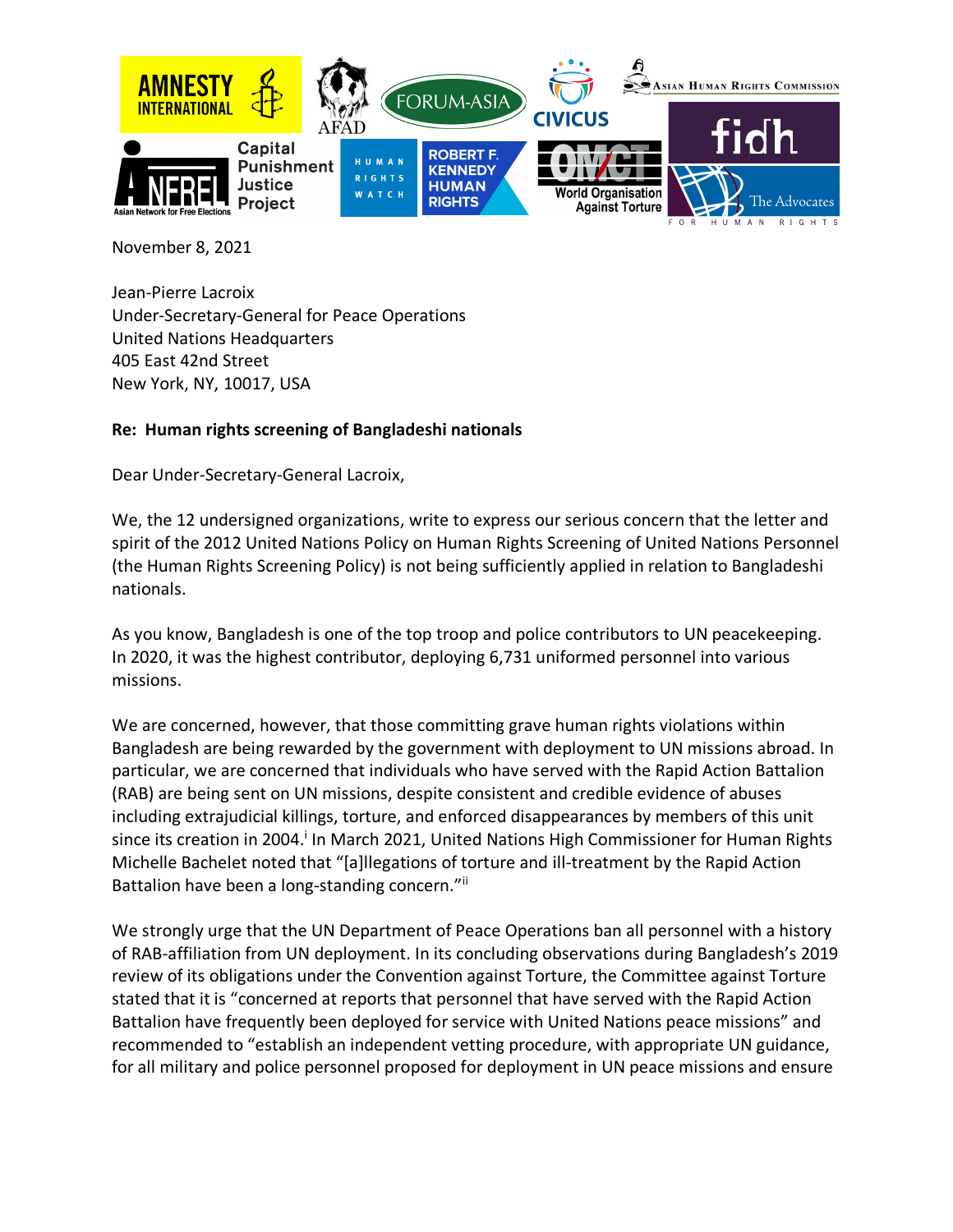that no person or unit implicated in the commission of torture, extrajudicial killing, disappearances or other serious human rights violations is selected for service."iii

In order to properly exclude police and military personnel with a history of human rights violations from UN ranks, we strongly urge that the Department of Peace Operations:

- Implement a systematic requirement to disclose all previous assignments so that UN entities responsible for implementing the Human Rights Screening Policy are able to determine in every case whether uniformed personnel deployed by the UN were previously seconded to RAB.
- Ensure that all uniformed personnel deployed by the UN, regardless of level or rank, are subject to systematic scrutiny of their individual human rights record prior to deployment. As is, we are concerned that systematic screening is being applied only at higher ranks. Ensure that UN entities responsible for conducting this screening have adequate resources and capacity to apply adequate scrutiny at all levels.
- Make clear how the screening process is implemented with independence from the Bangladesh National Human Rights Commission. The NHRC cannot be objective and factual in the execution of their role in the screening process considering ongoing reports of its politicization and the fact that the NHRC's legal framework limits its purview over security forces, in effect exempting them from any independent oversight.

The government has persisted in denying abuses and refuses to investigate allegations or hold perpetrators accountable, instead rewarding those who allegedly oversee abuses.<sup>iv</sup> For example, the current Inspector General of Police, Benazir Ahmed, received a medal for his work as the head of RAB from 2015 to 2019— a period when there were 136 reported extrajudicial executions and 10 enforced disappearances, allegedly by officers under his command.<sup>v</sup> During this time, Under-Secretary-General Ladsous appointed him as an expert member of an independent review team for an "External Review of the Functions, Structure, and Capacity of the UN Police Division."vi

The deployment of members of the RAB in peacekeeping operations reinforces a message that grave human rights abuses will not preclude one from service under the UN flag, presenting a serious reputational risk for the UN. Even more importantly, it increases the probabilities of human rights abuses being committed in the context of UN missions.

The undersigned organizations would also be pleased to contribute information of use to the United Nations for screening. We additionally request the opportunity to meet to discuss these concerns.

Signing organizations:

- 1. Amnesty International
- 2. Asian Federation Against Involuntary Disappearances (AFAD)
- 3. Asian Forum for Human Rights and Development (FORUM-ASIA)